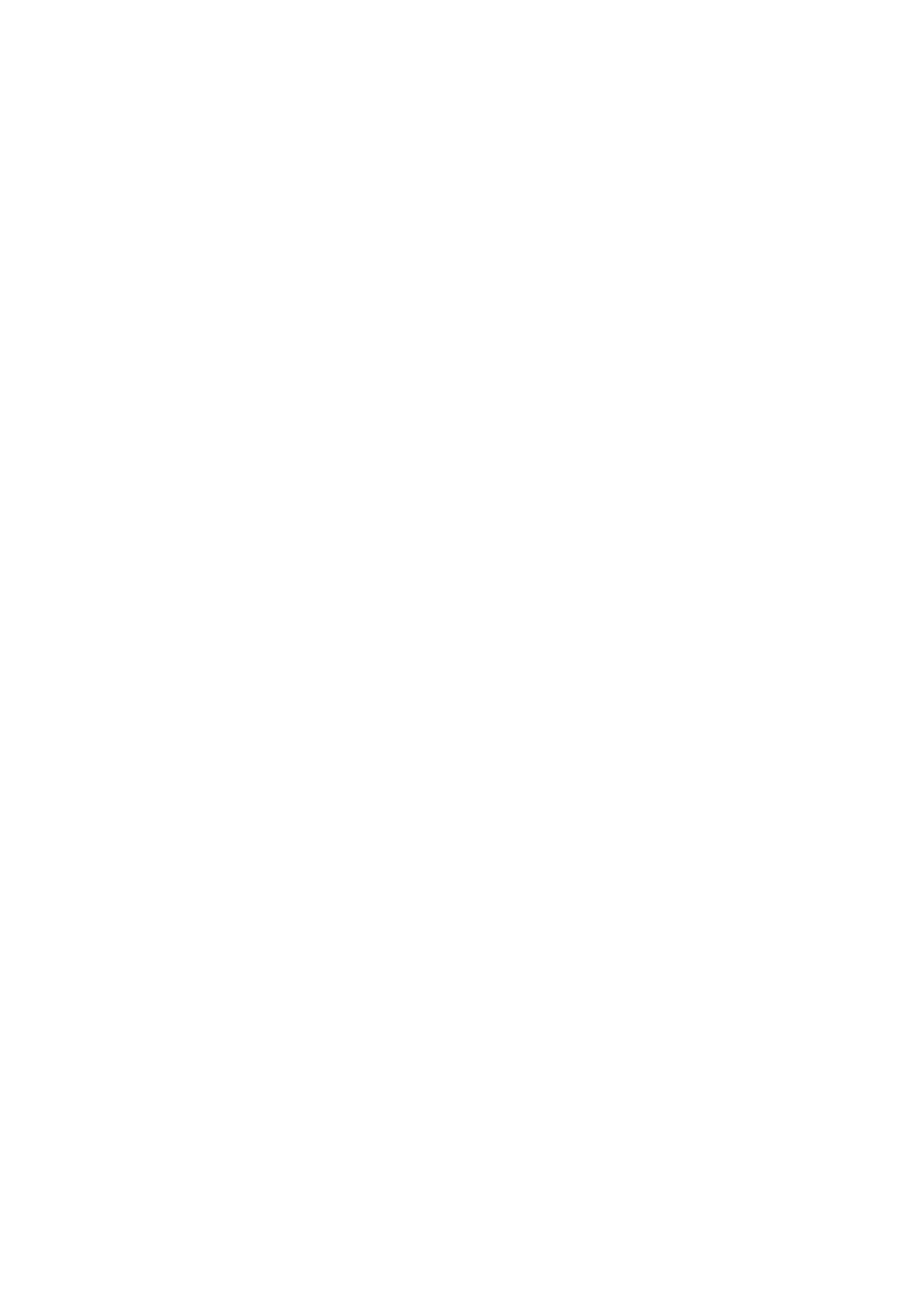## **EUROPEAN UNIVERSITY INSTITUTE MAX WEBER PROGRAMME**

*Conceptual Modalities of Social Classifications in Eighteenth-century France: Reasoning on a Natural Order or Observing Individuals* 

DEBORAH COHEN

EUI Working Paper MWP No. 2007/07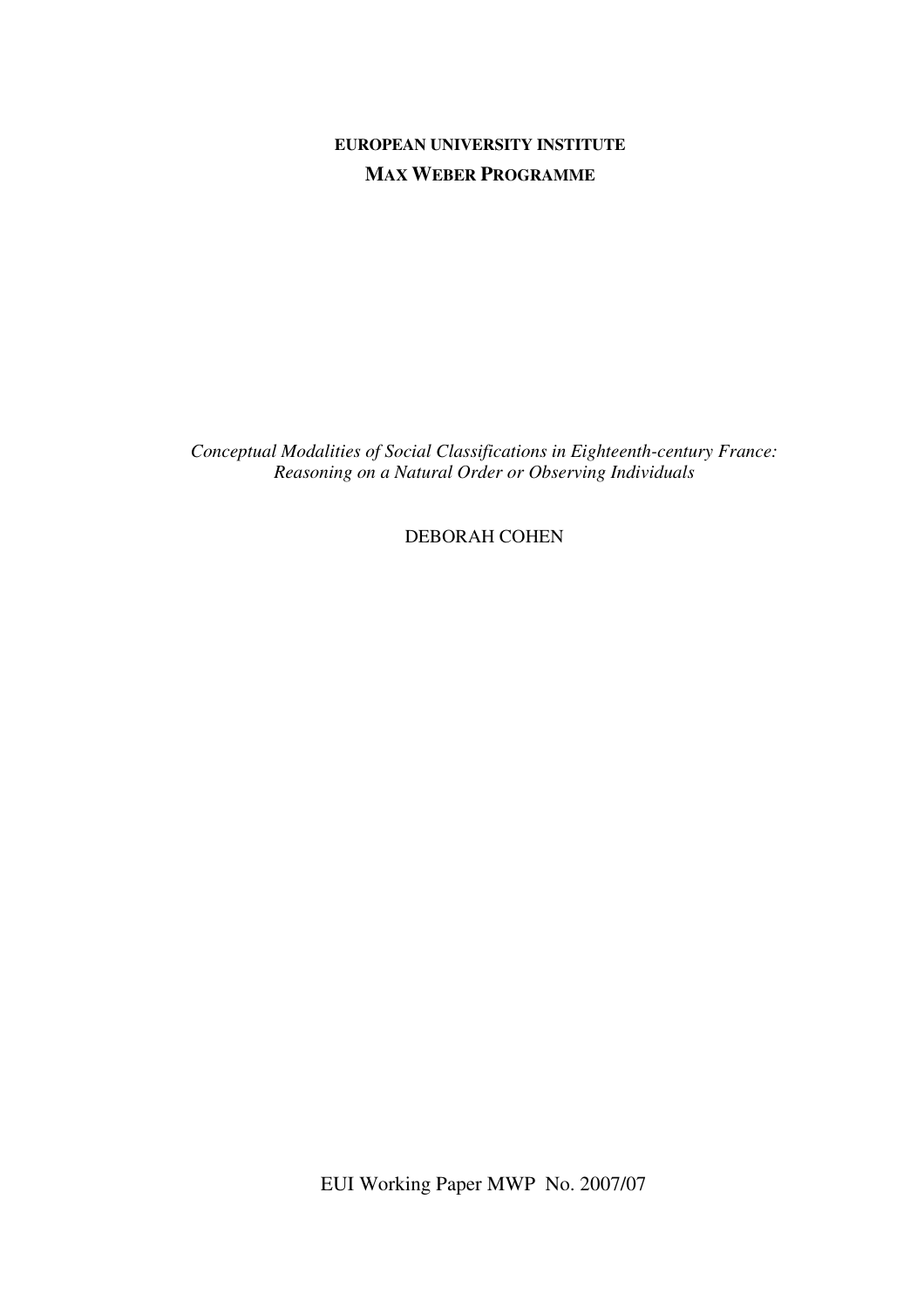This text may be downloaded for personal research purposes only. Any additional reproduction for other purposes, whether in hard copy or electronically, requires the consent of the author(s), editor(s). If cited or quoted, reference should be made to the full name of the author(s), editor(s), the title, the working paper or other series, the year, and the publisher.

The author(s)/editor(s) should inform the Max Weber Programme of the EUI if the paper is to be published elsewhere, and should also assume responsibility for any consequent obligation(s).

ISSN 1830-7728

© 2007 Deborah Cohen

Printed in Italy European University Institute Badia Fiesolana I – 50014 San Domenico di Fiesole (FI) Italy

> http://www.eui.eu/ http://cadmus.eui.eu/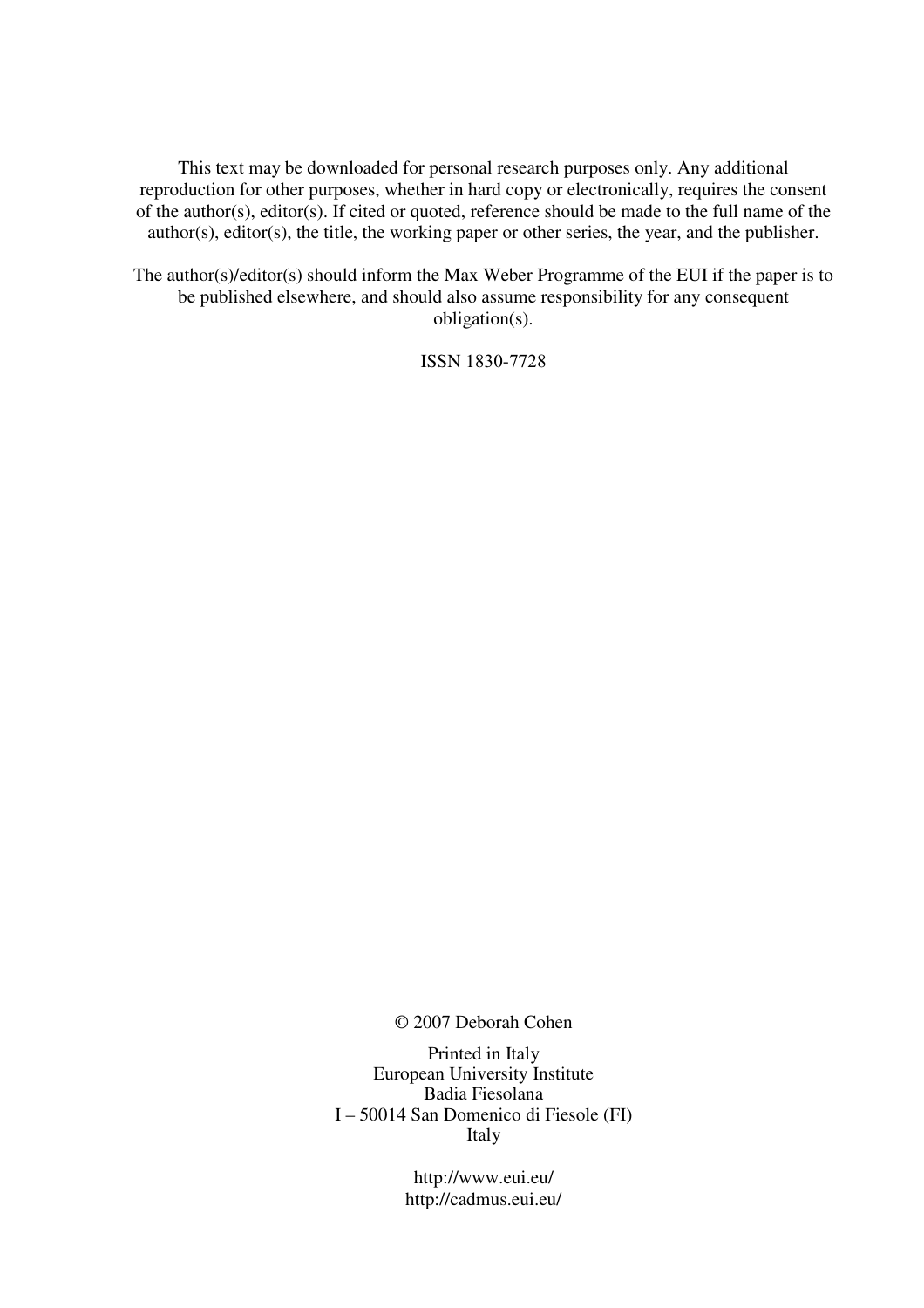#### **Abstract**

This article aims to measure the transition from a theological way of classifying to the initiation of political thinking in an aristocratic and well-read bourgeois milieu. The shift is from an essentialist conceptualization of social identities (where qualities of the parts were logically deduced from a postulated natural and divine quality of the whole) to an anxious bewilderment in the face of individual cases which did not fit into the old classifications. The analysis relies mostly on a comparison between two academic competitions (Dijon in 1754 and Berlin in 1780) but checks for possible generalization by using examples from the use of categories by the judiciary and an inquiry into a new literary trend patronized by the salons in the 1770's.

#### **Keywords**

Social classifications – Enlightenment – Aristocracy – Poor – Individuals – Academies - France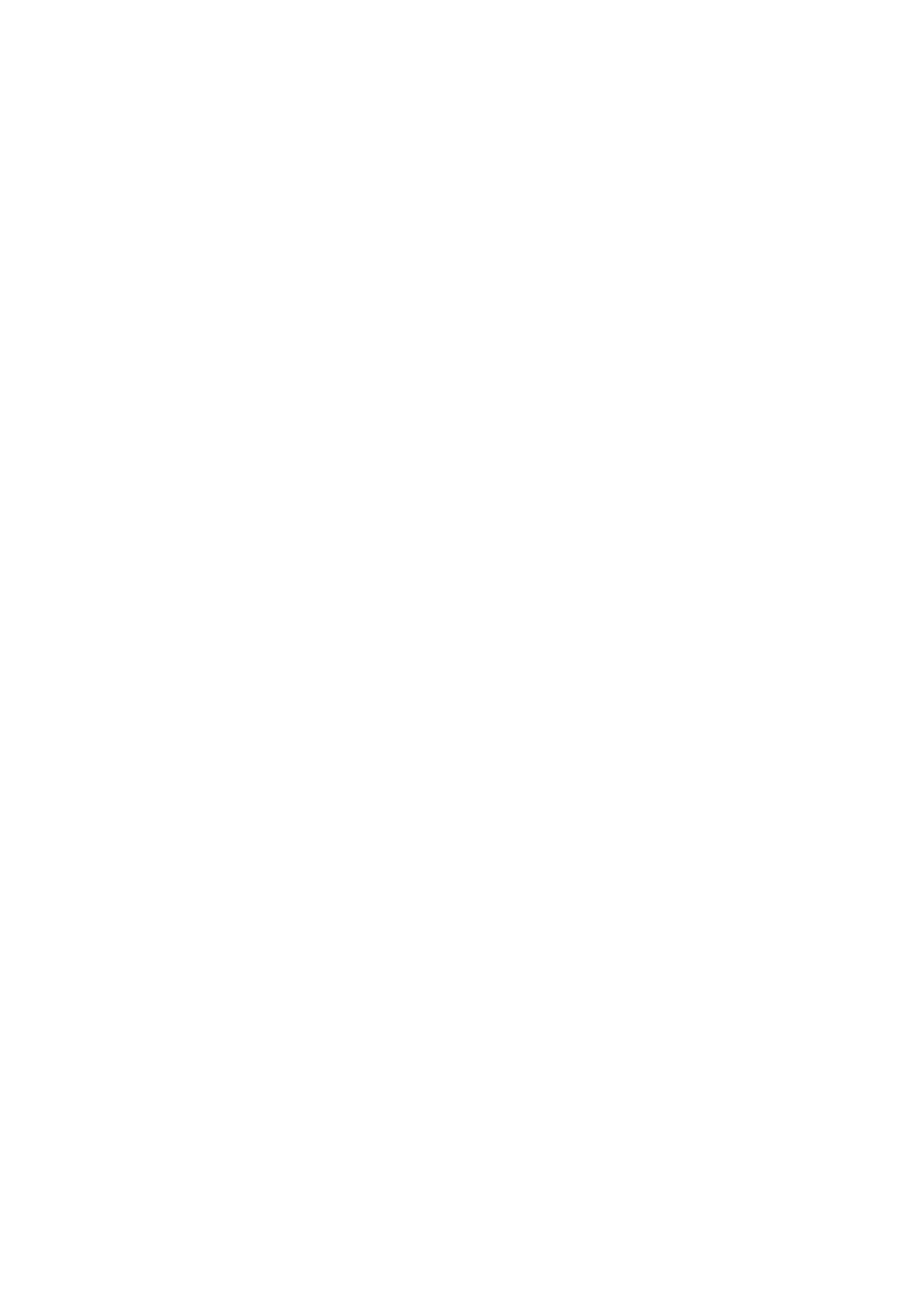*Conceptual Modalities of Social Classifications in Eighteenth-century France: Reasoning on a Natural Order or Observing Individuals* 

#### DEBORAH COHEN

Max Weber Post-Doctoral Fellow (2006-2007) European University Institute, Florence, Italy

This article aims to analyze how, in the second half of the eighteenth century, well-read milieus changed their way of conceptualizing social realities. For this comparison to be rigorous, it is necessary to deal with precise milieus and types of discourses that were equivalent, but to take them at two different moments in time. The choice is to analyze academic discourses which offer the possibility of building a corpus of texts written at the same time, for the same purpose and on the same issue. Yet, to counter the risk that the discourse produced might be the idiosyncratic result of a competition and not part of a global evolution, checks have been made against other sources coming from the same social milieu.

I will compare the answers brought to the Academy of Dijon in 1754, and those received in 1780 by the Berliner Academy. The former asked, "what is the source of inequality among human beings, and is it governed by natural law?" and the latter, "Is it useful to the lower orders to fool them, either by misleading them or by failing to put them straight?" Even if the questions were different, both answers nonetheless disclosed conceptions of the social world and manners of classifying. Those conceptions, set apart by thirty years, are what I aim to compare.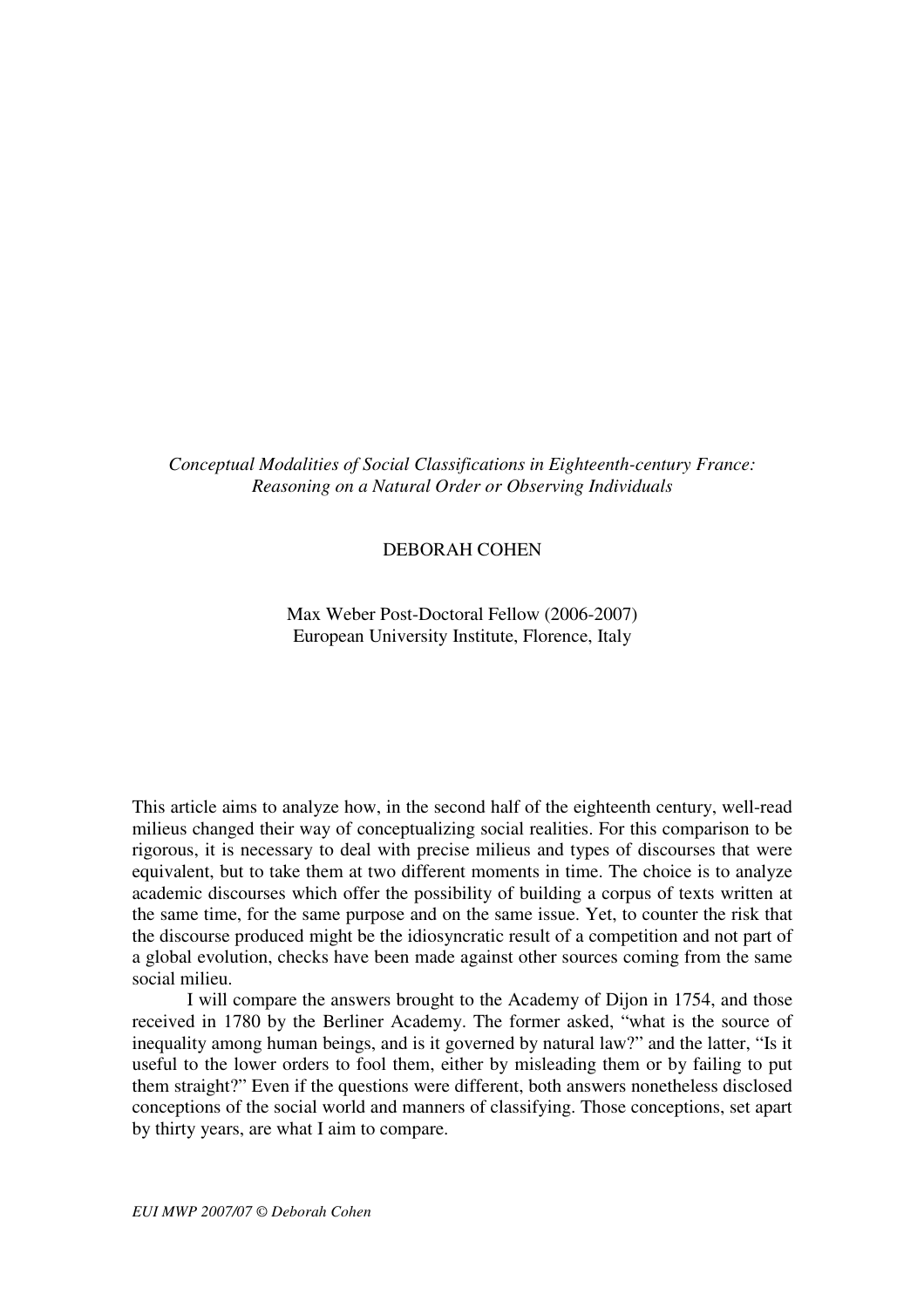#### **The academic discourse: a place for social compromise among the elite**

The social background of those men who, at some point in their lives, decided to answer the question set by an academy, cannot be traced with certainty. But we do have some clues. By and large, the anonymity which preceded selection has not been broken for those who were not selected and we still don't know their names and status. Sometimes, when we do have this information, any attempt to go further and learn more about these people is impossible. Yet, Daniel Roche has given a general picture of this world of the participants in academic competitions, and we can use this information. Roche has shown that this was a social milieu whose lowest limit was drawn by the possession of the rules of language, and refined language at that, since the electing committees were particularly keen on rhetorical values. The great majority of the participants belonged then to a learned or at least to a literary milieu dominated by bourgeois talents, as well as to those of the clergy, of magistrates, of doctors and writers. These represented 70% of the candidates<sup>1</sup>. The answers given to academic competitions can then be understood as an expression of a rising elite, one expecting the personal advantages granted by prizes, and which believed in a compromise between "the new social order" and "the old society of orders and corporations". They were men brought up in colleges – and particularly Jesuit colleges, where the pedagogical methods (based on debating techniques) influenced academic questions<sup>2</sup>. As another example of this compromise, underlined by Daniel Roche, we see that one or another man of letters or a philosopher well-known in the Parisian milieu of the academies appeared in the midst of unknown competitors. Thus, Antoine-René de Voyer d'Argenson, member of the French Academy since 1748, participated in the Dijon competition of 1754<sup>3</sup>.

The rules for writing a short discourse (generally a dozen pages) produced in the context of a fashion-sensitive competition leads to a certain clarity of the paradigms with which the different texts were in line. Those academic discourses are then interesting types of texts for anyone who wants to trace the main themes of well-read thinking of the time.

In 1754, Dijon academicians received twelve texts and we still have eleven of them, among which is the text entered by Rousseau – who did not get the prize on this occasion. The editorial life of Rousseau's text shows a swift withdrawal from the academic world and a success which was by no means linked to it. Yet the position of the philosopher from Geneva is interesting for us here, not for the text itself but because, different as it was, it underlines in contrast the homogeneity of the other texts. We do not know much about the other participants (d'Argenson excepted): lawyers were represented by a professor, M. Lerbet, and a student from Rennes, M. Etasse; medicine appeared with M. Marteau, from Aumale; and from the clergy we have the abbot Talbert, from Besançon, and M. de la Serre, from the Oratory. M. Baulos Bournan, whose status we do not know, does not upset this very "normal" picture of an academic competition. The 1780 Berlin competition was more successful than any other, and it received forty-two answers. The prize was won by Castillon, a professor of

<sup>&</sup>lt;sup>1</sup> Daniel Roche, *Les Républicains des lettres. Gens de cultures et Lumières au XVIIIe siècle* (Paris, 1988). p. 169.<br><sup>2</sup> Le sià

*Le siècle des Lumières en province. Académies et académiciens provinciaux, 1680-1789*, 1ère éd.1978 ed. (Paris, 1989). p. 327.

 $3$  Condorcet, in 1780 already quite nicely set up (he would be elected as member of the French Academy two years later) had written a text on the subject, but without taking part in the competition of Berlin.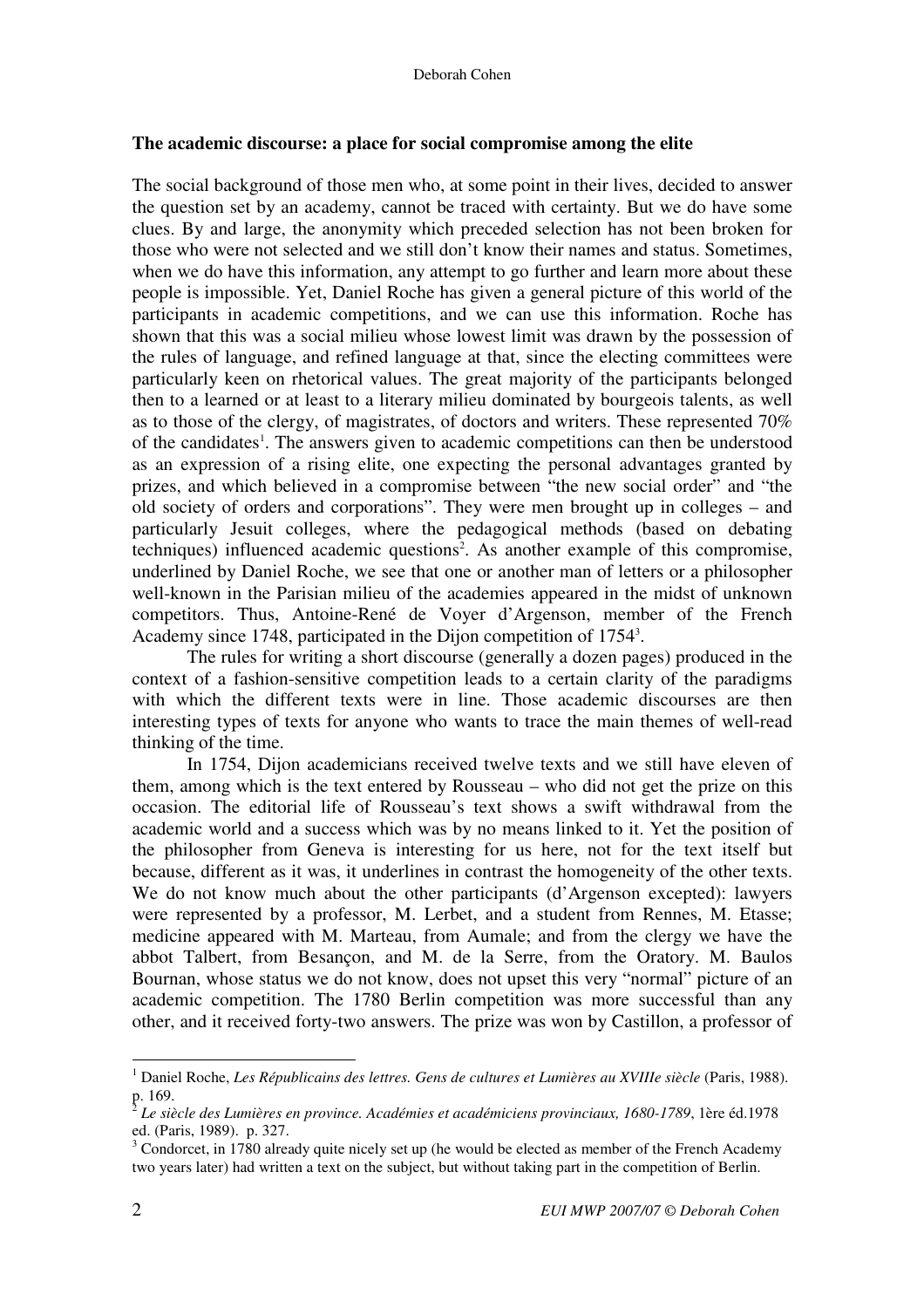mathematics at the Académie Royale des Gentilshommes, and his rivals were as representative as himself of the usual milieu of the academic respondents: for example Lorinet was a doctor from Montpellier and the earl of Martimprey was an aristocrat from Lorraine<sup>4</sup>. Apart from a greater openness to men of science and to the discourses of science (as Castillon's election proves), the milieu remained quite sociologically stable. Its discourse had nonetheless significantly changed.

#### **Academic rhetoric: from theological logic to an observation of the social world.**

From the rhetorical point of view, the texts in competition showed great homogeneity, especially when one comes to the method of proving. In 1754, almost all candidates chose to take the line of the Old Testament both as a source of examples (especially for the winner of the prize, excellent in portraying time before the Fall) and as a model of writing. Almost all candidates marked clearly the line before and after the Fall – which is used as a turning point for the use of reason. The Fall is what leads from equality, from an absence of classification, to an inequality that justifies classification. One can then see how different Rousseau was: by choosing to "leave all facts aside"<sup>5</sup> (that is to say all those biblical "facts"), he departed from the line taken by the rest of the participants, and signalled his rejection from the competition. All other competitors basically agreed on this narrative of a humanity that began in the innocence of an earthly Paradise with no class, then fell, giving free rein to its passions, and therefore required laws to make social life possible. Laws, constraining passions, established two categories: the worthy protectors, and the less worthy and obedient protected. The first and second prizes were given to those who translated this schema with the greatest clarity. A rejected anonymous discourse, judged as "the product of a false and illogical reasoning", although it presented some strange gaps between social inequality and inequality of birth, certainly had as its main defect - in the eyes of the judging academicians - its refusal of this rhetorical schema. It did not even reject the theological explanation (since it relied on the idea of an inequality resulting from immemorial and God created laws), but it began by refusing to examine "centuries blurred by their great distance"<sup>6</sup>. The author rejected traditional religious rhetoric, and wanted to study "men in the light of reason"<sup>7</sup> - whereas reason and the Old Testament did not seem incompatible to his rivals. The competitors of 1754 did not think outside pure theological logic and considered it self-evident. For M. Lerbet, "the obviousness of the thing will make up for the brevity of the demonstration"<sup>8</sup>. This obviousness is that of the pure rationality of the principles. What you see is not the whole truth. All discourses of 1754 are built on a reversal from perceptible obviousness to rational obviousness, from what appears at fist glance to what can be understood according to the laws of

<sup>&</sup>lt;sup>4</sup> All the texts of the 1754 competition (Rousseau's text excepted) have been republished: Académie de Dijon, *Discours sur l'origine de l'inégalité. Concours de 1754* (Paris, 2000). By contrast, only a selection of the texts of 1780 is available, republished by Werner Krauss, éd., *Est-il utile de tromper le peuple ? Concours de la classe de philosophie spéculative de l'Académie des Sciences et des Belles-Lettres de Berlin pour l'année 1780* (Berlin, 1966).

<sup>&</sup>lt;sup>5</sup> He claimed that he wanted to « écarter tous les faits ». Jean-Jacques Rousseau, "Discours sur l'origine et les fondements de l'inégalité parmi les hommes," in *Œuvres complètes* (Paris, 1966), p. 132.

<sup>6</sup> Dijon. p. 144.

 $<sup>7</sup>$  Ibid., p. 143.</sup>

<sup>8</sup> Dijon. p. 19.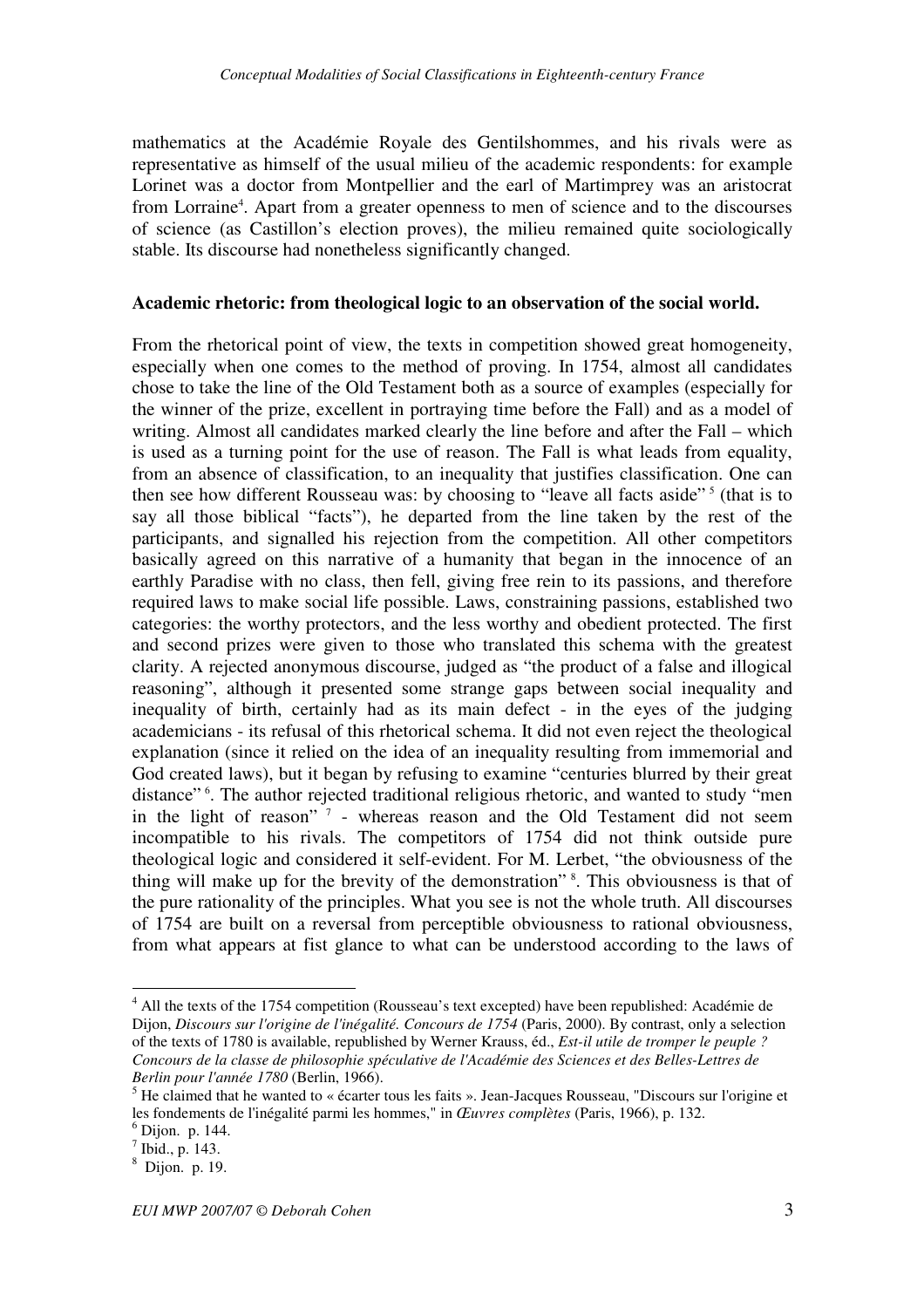reason. Inequality in classification may *seem* a scandal, but it *is* wise and equitable: for M. Baulos Bournan, "as at fault as may appear the sources of this inequality among men, it is nonetheless reasonable and authorized by natural law"<sup>9</sup>. For the winner of the prize, one should not "condemn an arrangement the only defect of which may be an appearance"<sup>10</sup>; and the runner-up wanted to help the great majority to "perceive wisdom" and equity in a social design that appears to them so contradictory with primitive rights of nature" $11$ .

The discourses of 1780, on the contrary, looked for examples in contemporary facts (or recent history, with the exception of Antiquity). Their descriptions were not those of an Eden any more, but those of the social landscape they had in front of them. "Here is a being, who used to be human, who goes begging in our beautiful capital, rummaging among the garbage", wrote Lorinet to support his reasoning<sup>12</sup>. The discourse was rooted in contemporary society and appealed to its inhabitants: "Great Lords!" shouted out Castillon<sup>13</sup>, while Lorinet warned the "idiotic tyrants of human beings"<sup>14</sup> or Fouquet d'Auxonne exclaimed that he was writing "for you, ha! Withered and miserable portion of humanity!"<sup>15</sup>. Henceforth, there was a bonus for all "reality" effects". The anonymous student advertising that "one should not expect in the discourse those flowers of eloquence which please and seduce", had well understood the new wave. He insisted, on the contrary, on a factual knowledge and on the advantage that he had to "have frequent discussions with the lower orders": "I write from what I have seen", he claimed. He avowed that to answer the question precisely, it would have been necessary to "travel through all lands, to visit the so abandoned Poor, to examine their customs and mistakes (…), to judge of the consequences from experience. It would be", he added, "by doing so and by seeing everything with one's proper eyes that the so desired point could be reached"<sup>16</sup>. The well-read and well-to-do class of the last third of the eighteenth century felt disturbed by a social situation it was just beginning to observe. An egalitarian society was still denounced as a wild dream or a lost paradise, but the discrepancy between estates was beginning to be called into question. "One does not need to be very perspicacious" – wrote the abbot Briatte in the same year as the Berliner competition, "to show that some individuals possess everything, and that others have nothing; that the higher class overflows with wealth, and that the lower class is deprived. Where facts speak, reasoning is superfluous"<sup>17</sup>.

If theological reasoning directed researches in 1754, in 1780 the leading element was a capacity to perceive. This was linked to a promotion of feeling. The tone of 1780 was apostrophic, exclamatory, and the personally involved the author who was giving his

<sup>&</sup>lt;sup>9</sup> Ibid. p. 40.

 $10$  Ibid. p 122.

 $11$  Ibid. p. 131.

 $12$  Krauss, éd. p. 53.

<sup>13</sup> Ibid*.,* p. 23.

<sup>14</sup> Ibid*.*, p. 52.

<sup>15</sup> Ibid., p. 59.

 $16$  Ibid., p. 88-89.

<sup>17</sup> Jean-Baptiste Briatte, *Offrande à l'humanité, ou Traité sur les causes de la Misère en général, et de la Mendicité en particulier et sur les moyens de tarir la Première; et de détruire la Seconde* (A Amsterdam, 1780). p.2. Published in the same year as the Berliner competition, the text opened an explicit dialog with the Academy, whose question it nonetheless denounced. See especially on pp. 180 and 185.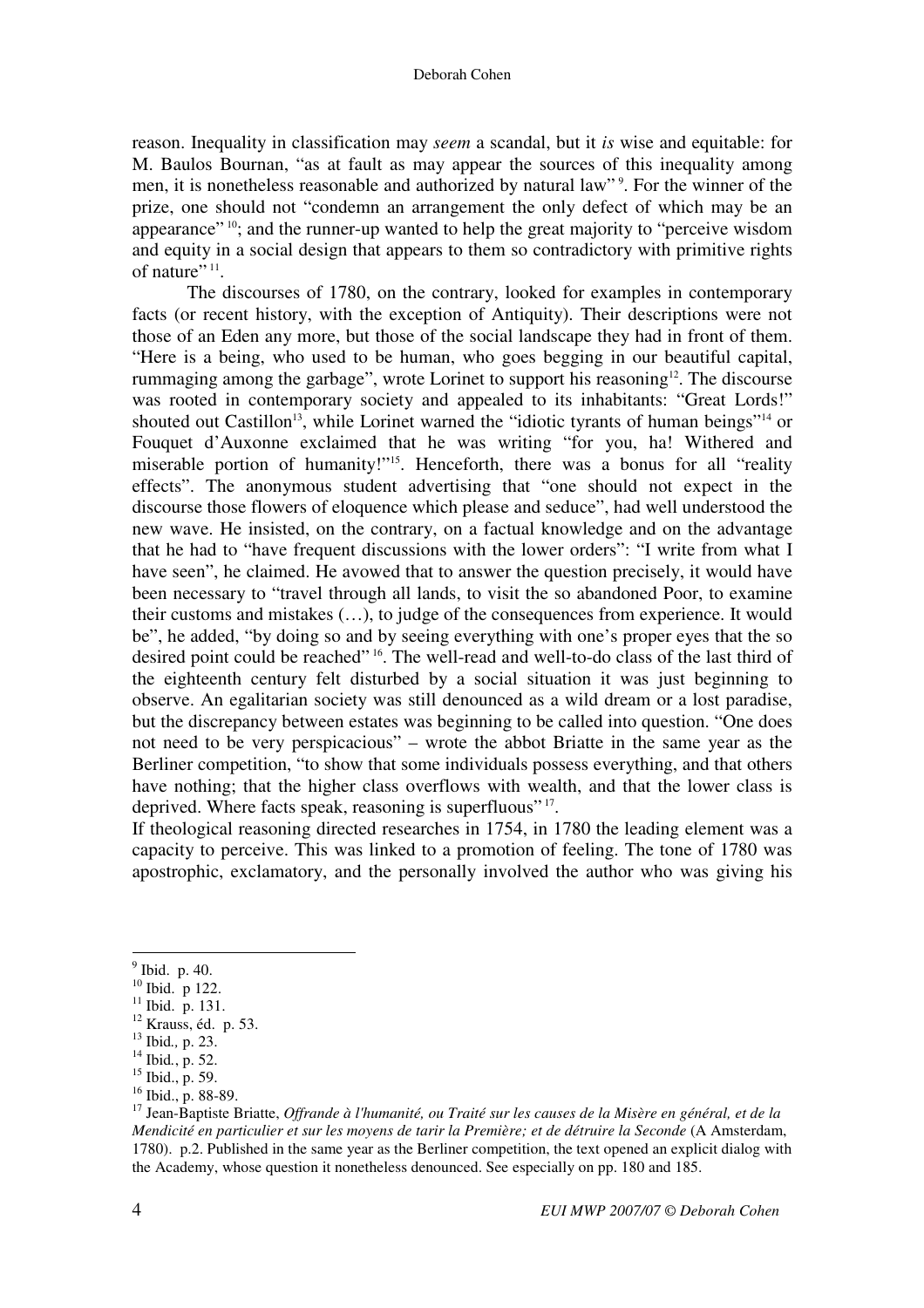reasons<sup>18</sup>. Those two rhetorical patterns involved two divergent ways of producing classifications in the social world.

#### **Social classifications as natural principles: the competition of 1754 in its context**

Conforming to the theological model described above, the dissertations sent to Dijon in 1754 offered a vision in which social classifications were also determined by natural principles. The division of labor was justified by nature. "Each art demands a proper artist", M. Lerbet stated twice<sup>19</sup>. What existed is what should be and it was impossible to think outside existing categories. For the abbot Talbert, canon of the church of Besançon and a member of the Academy of that city:

> it is important not to change spheres, since the differences are too wide between the different classes which divide citizens, and since each has its own customs, the seeds of which have to be conceived by birth20.

It was then impossible to think outside the existing framework of social divisions. Everyone's social place and the differentiation of status were supposed to match an equilibrium in the world designed by God. The argument could be used in very concrete conflicts: it appeared for example in the discourse of the Marquis of Rougemont in his quarrel with the parson of Vieu-en-Valromey who, at the beginning of the eighteenth century, refused the Marquis a seat on the lord's bench and wanted to relegate his family to the nave with the lower orders. The Marquis protested against what he considered an attempt to eliminate the distinction between a lord and his subordinates, as an encroachment on the "hierarchical order that God has established in heaven and earth", an attempt to "mix with the dregs of society, those who Providence has placed in a more distinguished state"<sup>21</sup>. If social classifications matched a divine plan, it was of course impossible to pass from one to another without committing a crime against the divine (and consequently perfect) order of the world. Any upward social mobility was unthinkable, as was any downward mobility. The idea of the "deserving poor" also relied on this system of classification – those who should not be such, according to the natural order. As a promoter of the idea of a social classification that would also be a natural hierarchy, Méry de la Canorgue, had, in 1767, exactly the same words as the Marquis de Rougemont: pleading in favor of the poor, he was particularly interested in those families that "are truly noble". He asked for their reestablishment "if possible; or at least to retrieve them from disgrace and misery which force them to merge with the common people and with the dregs of society"<sup>22</sup>. In effect, through those impoverished noblemen, the category of nobility itself appeared as accidentally but scandalously detached from its natural and defining characteristics.

 $18$  " I am twenty five", wrote an anonymous author. "I have taken up the condition the most favorable to knowledge, and I am always occupied with it. Yet, I still have some leisure, and I write in those moments. I am animated by an ardent desire to be useful to my country and to my fellows." Krauss, éd. p. 89. <sup>19</sup> Dijon. p. 18.

<sup>20</sup> Ibid. p. 122.

<sup>21</sup> Quoted by Jean Nicolas, *La rébellion française. Mouvements populaires et conscience sociale 1661- 1789*, L'Univers historique (Paris, 2002). p. 198.

<sup>22</sup> Joseph Méry de la Canorgue, *L'Ami de ceux qui n'en ont point, ou Système oeconomique, politique et moral pour le régime des pauvres et des mendiants dans tout le Royaume* (Paris, 1767). p.242-243.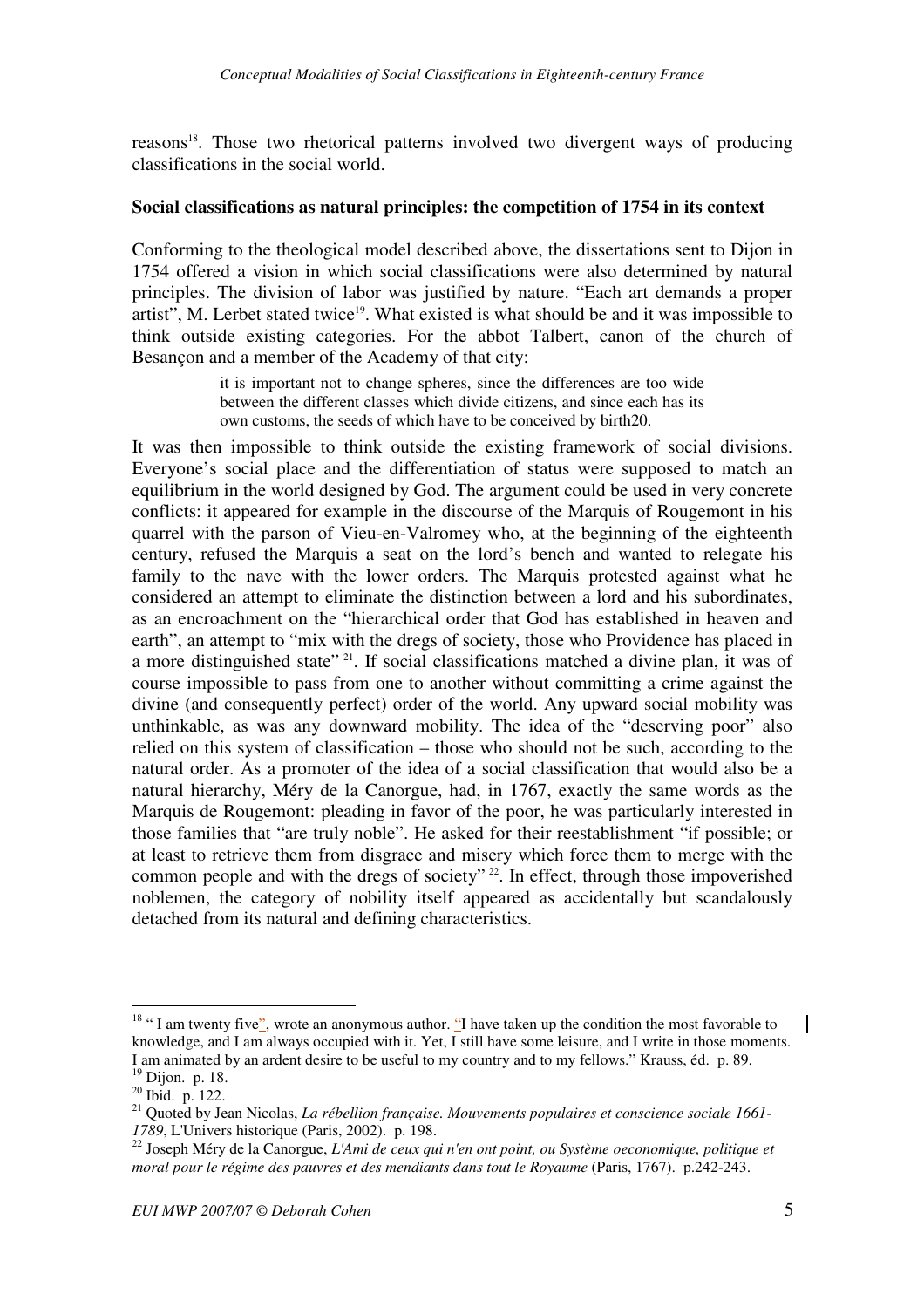From these analyses, we understand that, for the elite of the time, there was no difference between the abstract category and each of the human elements that were part of it. The word was equivalent to the thing and encompassed it absolutely: it was already a definition and a description. "*Le peuple est peuple par tout*", wrote Furetière in his *Dictionnaire* of 1690: that is to say, "the lower orders are lower in everything". The name is also a qualifying adjective; the category already bears its qualities. In such a configuration, the lower orders were thought of as a category *naturally* deprived of all the good qualities attributed to noble and wealthy persons. "The lower orders are lower in everything, that is to say stupid, rowdy, fond of novelty and change". Furetière's definition put together the main characteristics that were generally understood as being part of the nature of the lower ranks. Silliness was the first point, but also evil and a readiness to rebel. This last element could be found quite late in the century, in the *Dictionnaire de l'Académie,* which tended to fossilize old usage rather than register recent changes. The edition of 1762 was still giving, as one of the main usages of the word "*peuple*", expressions such as "the lower orders entered into a riot", or "to cause riots among the lower orders".

Social classifications in general and the lower orders in particular, were thus thought of according to an essentialist pattern, which was not based on experience but on pre-established knowledge. The discourse was not only *a priori* but also generalizing. There was a general reluctance to think in individualizing terms, but this process was even stronger when one came to the lower orders, since they were defined as a multitude. Minimal definitions saw the lower orders as "the most numerous part"<sup>23</sup> of the population. For the *Dictionnaire de l'Académie,* subordinates were always assimilated as a "multitude". They were not dealing with men and women from the lower orders, but with masses, groups, and jumbles. No single person was taken into account, but a homogenous mass was postulated and individual characteristics were deduced from the supposed characters of the class they belonged to. There was no possible thought of the individual. This rhetoric was not only present in dictionaries and academic discourses, but was so well anchored in people's minds that it could be used in everyday life. There was pragmatic use of this idea of a similitude between social classifications and supposedly natural categories. For example, it was possible to use it in a judicial context, to render credible an accusation against any man or woman from the lowest ranks. It was the attitude of the Viscount of Forceville in 1751. The Viscount had made passionate declarations to his wigmaker's wife but had been turned down. The rejected seducer decided to have his revenge by denouncing the husband for slandering the government. The husband was jailed and his wife went about explaining her own version of the story and doubts began to be raised. There were whispers about the Viscount; people said he was not living with his own wife, that he was in debt and was in trouble with the law for having endorsed a letter of exchange from someone also in trouble. To put an end to this, Forceville wrote to the Earl of d'Argenson, Minister of War, asking for his help and complaining:

> I have been menaced and I had to listen to horrible and silly accounts in the presence of a bishop at the house of a friend of mine. There is nothing as dangerous as villains: they always follow their first idea, which is to do harm<sup>24</sup>.

<sup>23</sup> Gabriel-François (abbé) Coyer, *Dissertations pour être lues: la première sur le vieux mot de patrie: la seconde sur la nature du peuple* (La Haye, 1755). p. 46.

 $^{24}$  AB 11 741, fol. 163.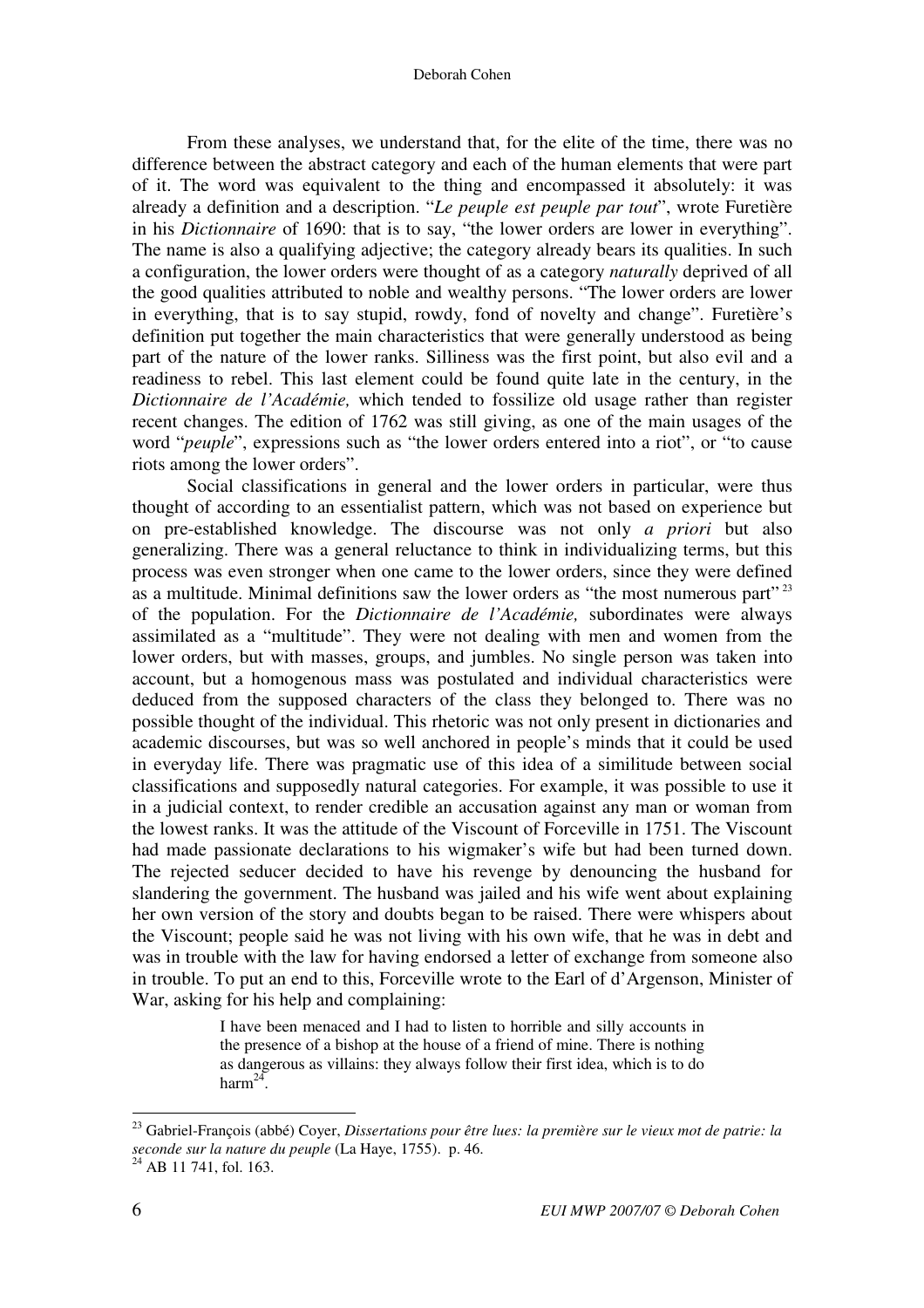The young woman was then judged bearing in mind her social background. Her personality was expunged and she was judged by her membership of a group; her particular action was not examined but understood from the point of view of a general scheme.

Social classifications drew lines perceived as anchored in a bodily nature, almost differentiating different species. D'Argenson criticized the fact that "nobility has pretended to be in reality of another species to that of commoners"<sup>25</sup> and declared that nature was hurt by some discrepancies between merit and social status. But he himself had to come back to the idea that to define the noble race there was "something more physical"<sup>26</sup>, a correlation between nature and social divisions. Among the elements supposedly characteristic of each class, physical appearances were important: noble men must also be more handsome – which was the exterior sign of a godly premeditated superiority. In fairy tales, whenever the peasant woman is beautiful it is always because she is a hidden, lost, forgotten princess: being handsome and belonging to the lower orders are two incompatible things. In this respect, Florise's story, as told by Fénelon, is quite typical. A fairy offers Florise's mother a choice between two possibilities for her daughter: to be beautiful, intelligent and a queen, but unhappy, or to be "ugly, a peasant" like you, but happy with her condition". At the beginning, the first solution is chosen. But the situation turns utterly sour. Florise asks the fairy to give her back her peasant appearance: "immediately her features became coarse again, and lost all proportion", wrote Fénelon, who was thus linking a physical aspect with social status<sup>27</sup>. In a similar manner, in Marivaux's novel, M. de Climal to whom the young orphan Marianne is presented, exclaims: "from her physiognomy, I expect the best from her heart and spirit: one is even prone to believe that she was well born", whereas the heroine laments: "there was such a divergence between my physiognomy and my poor state"<sup>28</sup>. This will to anchor the social hierarchy in a natural order and to have the social and the physical correspond was deeply inscribed in the classifying manners of the Ancien Régime, but it was never as strong as during periods when the ordinary social order was actually undermined. During the period of John Law, the Princess Palatine saw clearly that principles of social order were quite destabilized: "Gold", she wrote in a letter of December  $9<sup>th</sup>$  1719, "has become a divinity here, there is no other preoccupation any more. This wild silliness seems horrible to me..."<sup>29</sup>. It was then urgent to reaffirm the natural anchorage of the social order. To do so, the princess told the following story, in a letter of December  $3<sup>rd</sup>$  1719:

> Strange stories are being told. Some days ago, a lady was at the Opera. She saw another coming, much more ugly but with the most beautiful clothes in the world, and bedecked with diamonds. Mrs. Bégond's daughter said to her mother: "Mother, look carefully at that well dressed woman: it seems to me that she is our cook Marie". – "Eh, be quiet, my daughter", answered the mother, "this cannot be". – "Eh mother", goes on the daughter, "for God's sake, look !" She stares at her and says: "I do

<sup>&</sup>lt;sup>25</sup> Dijon. p. 98.

<sup>26</sup> Ibid. p. 97.

<sup>27</sup> Fénelon, fable IV, quoted by Pierre Ronzeaud, *Peuple et représentations sous le règne de Louis XIV* (Aix-en-Provence, 1988). p. 258.

<sup>28</sup> Marivaux, *La vie de Marianne ou les aventures de Madame la comtesse de \*\*\** (Paris, 1963). Respectivement p. 27 et p. 70.

<sup>29</sup> Madame Duchesse d'Orléans Princesse Palatine, *Lettres*, Edition établie par Olivier Amel ed. (Paris, 1985). p. 597-598.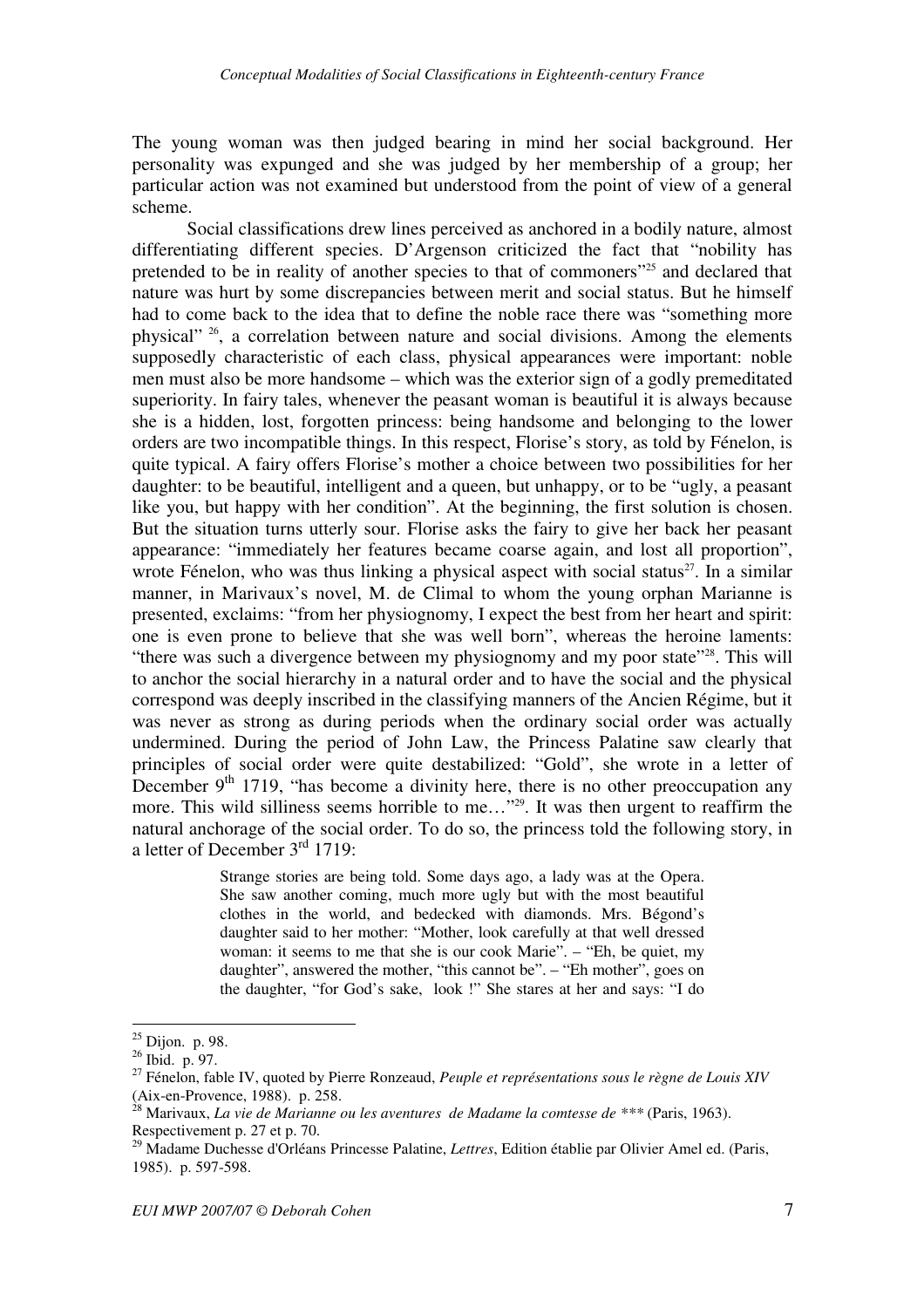not know what to think anymore; in effect, she does look very much like her". Everybody in the amphitheater begins to murmur "Marie the cook". This latter stands up and says loudly: "Yes, I am Marie, Mrs. Begond's cook. I have become rich, I dress in my finery: I do not owe these to anybody; I like to dress up so I do it. It is no harm to anyone. What can you criticize?" You can imagine how we laughed...<sup>30</sup>.

The cook may have become rich, she nonetheless remains "very ugly" in spite of her finery. The juxtaposition in the very same sentence of the two elements aims at opposing the natural hierarchy (beauty / ugliness) and artifices that are not, contrary to the cook's belief, the basis of the social order but should be its consequence (clothes and diamonds). The Princess Palatine's letter is a sort of reversed fairy tale. Everything begins as in a tale: we are promised "weird stories", the narration begins with a "some days ago", very similar to a "once upon a time". But the tale ends up with a demystifying laugh. Effectively, in tales (as in reality as imagined by the time) no one can become a princess without being one right from the beginning, even if a veiled one. Marie's story is then but a farce, an aborted tale, since Marie is not a *real* and *natural* lady from the Opera's world.

Even beyond the question of appearance, their supposed ugliness would render the lower orders close to beasts. The naturalization of social classification was such, that the hierarchy 'lower orders / elite' was even somehow thought of as equivalent to the hierarchy 'animals / humans'. The lower orders were almost of another nature, closer to beasts than to humans. In his *Dictionnaire*, Furetière introduced a forged etymology which linked the French word *canaille* to the Latin *canis*<sup>31</sup>. Collectively the lower orders are a thousand-headed Hydra when rioting, a swarm of bees or a group of ants when submissive; individually, they can be donkeys, mules, horses, camels, oxen because of the physical tasks they do and that are in their nature. People from the lower classes are also described as sheep, goats, ewes - because of their supposed herd instincts -, pigs – because of their lives in mud -, but also rabbits, hares etc.<sup>32</sup>. The abbot Coyer, although he could not go as far as to speak seriously of an equality of all humans, attacked his contemporaries' incapacity to envisage this possibility with a certain violence. "A humanity of the lower orders?" he exclaimed, "the finest, the most important part of the State, the part which joins spirit to wealth, does not believe in it: who am I to contradict them?"<sup>33</sup>. And he described how these enlightened people dealt with the lower orders:

> People have porters as they have mules. The whip is always given to a restive animal: where is the gentleman who does not use his stick on a scoundrel when need be? At the head of his coach, an elegant lord puts a "*coureur"* and a dog. When hunting, it seems quite equal to work a horse or a stableman into the ground; and after a battle dead soldiers are not counted any more than dead horses. All those facts show me but animals disguised as humans. Things are going so far that the lower orders themselves ask of their state: *Are we but beasts?*<sup>34</sup>

 $30$  Ibid. p. 598.

<sup>31</sup> Furetière (1690): « Ce mot vient, selon Menage, de *canalia*, comme qui dirait une *bande de chiens*. D'autres le dérivent de *canicola*, ou *canalis*, qui était un lieu à Rome où les gens de basse condition s'assemblaient. Lipse dit qu'il vient du mot de *chien*, à cause d'une vieille coustume qui voulait que ceux qui étaient condamnés au supplice portassent un chien pour marque d'infamie ».

<sup>&</sup>lt;sup>32</sup> See Ronzeaud.

<sup>33</sup> Coyer. p. 55.

 $34$  Ibid. p. 56.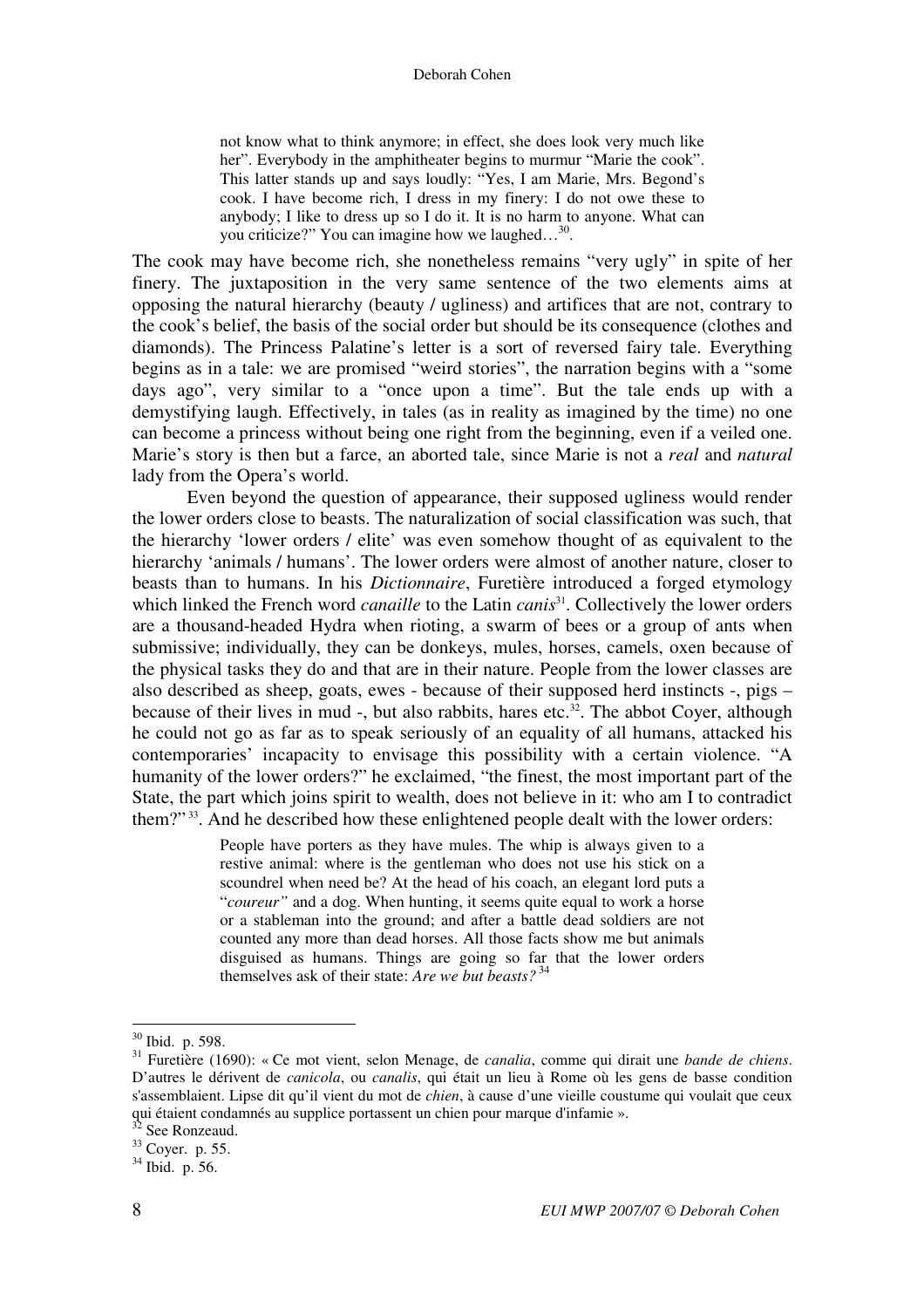Quite early in the century, Coyer was then questioning this naturalization of social categories and underlining its possible unpleasant outcomes. Yet, if his irony was necessary, it was because the way of reasoning he criticized was still prevalent.

#### **May social classifications be inadequate? Traces of anguish when faced with individual cases**

The Berlin competition allows us to see clearly how new interests, for example, and sentimentalism combined to draw attention to individuals from the lower orders. In 1754 no one was dealing with individuals, but with the Universe, the World, sometimes with Man, but in a very general way. M. Lerbet summarized his position clearly, and that of his competitors':

> Once we have found the purpose of the Universe, it will guide us to understand the purpose of Man; and the purpose of Man, in its turn, known and proved, can by itself explain this inequality that reigns among  $\mathrm{us}^{35}$ .

The situation of some individuals, even though they might be in the great majority, could not influence a judgment which was interested in the order of the world, in the common good; global categories should not be questioned by what only appeared as individual dross. For Talbert (who won the competition) common good and natural law were all the same<sup>36</sup>; likewise, M. de la Serre thought that "always wise Nature wants us all as members of the same body, to contribute to the common good; and as our needs are various, it wants us to occupy various positions"<sup>37</sup>. There was no pity for those who had less prestigious positions. Real classifications and right classifications are all the same. The images that were used were that of a mechanism "which requires parts of different strengths and different sizes"<sup>38</sup>: they were dealing with "parts", not with sensitive and suffering people. This classical bodily metaphor could also be found in the author of the anonymous discourse XI, for whom "all conditions sustain one another and are members of the same Body: Society is but a Commerce of Duties and reciprocal Obligations"<sup>39</sup>. Thinking about the whole and its functioning veiled the possibility of envisaging the parts. Classes hid their constitutive elements.

 In an interesting and symptomatic way, when the bodily metaphor was used in 1780, it was with the idea (which would have been unthinkable thirty years before) of a reciprocal relation between the whole and the parts. The goal could no longer be the sole functioning of the whole, it had to take individuals into account: "those who govern must have the perfection and happiness of the governed as an object, as a goal of their government". The anonymous memoir not only took into account "the interest of the whole body in general" (as the competitors of 1754 did), but also "each member's interest taken separately", since "it is the private happiness of all society's members which makes the common happiness of society as a whole; exactly as the soundness and good health of all members of the body form the good shape or, one could say, the wellbeing of the whole body"<sup>40</sup>. A concern with the individual had emerged.

<sup>&</sup>lt;sup>35</sup> Dijon. p. 12.

<sup>36</sup> Ibid. p. 126.

<sup>37</sup> Ibid. p. 169.

<sup>&</sup>lt;sup>38</sup> Talbert, Ibid. p. 126.

<sup>39</sup> Ibid. p. 180.

<sup>40</sup> Krauss, éd. p. 114.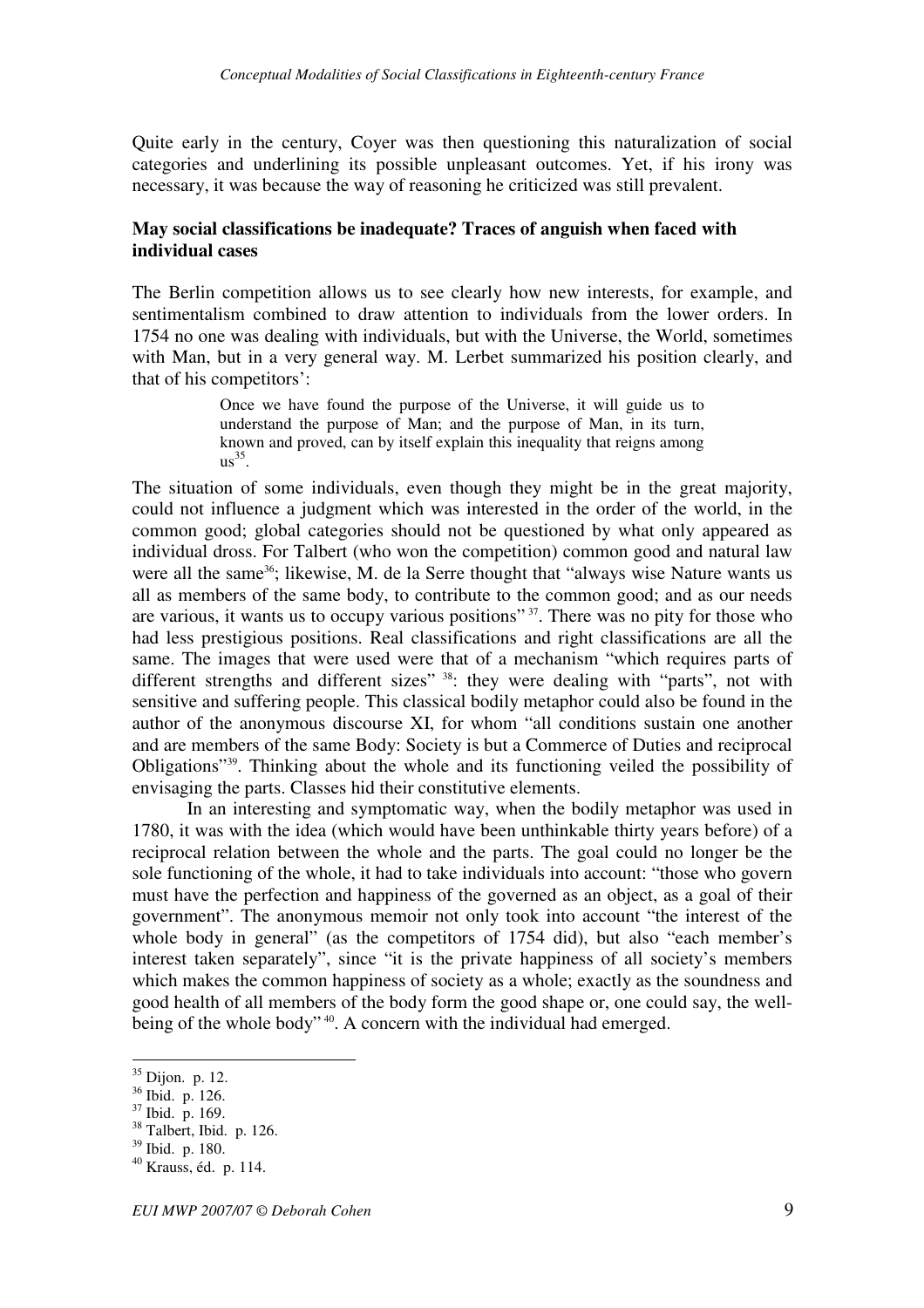Deborah Cohen

 It appears that what really changed things, what brought to the forefront a new way of considering the social world, was the fact of taking the individual into account: from now on it was necessary, as Castillon wrote, to "notice that among the lower orders there might be individuals who, in spite of their estate, have more judgment than those who despise them". And the abbot Briatte wrote in the same way that "all poor citizens are not vicious or despicable. The Affluence which shows contempt, or spurns them, dares nonetheless believe it<sup>\*\*41</sup>. In 1754 most candidates were preoccupied by the question of the best possible regime; this problem was no longer tackled in the texts of 1780 that have been read. Where there was a pre-constituted thinking about society, there was henceforth an intellectual quest for configurations that would be molded by making groups with individuals. Justice was no longer in a pretend parallel between the order of the world and the social order, but had to be created from an encounter between social classes, anchored in the concreteness of society. But this was artificial (for example, the category of "great lords", to which Castillon referred), and the abstract classifications were as yet reasonable and constituted possible ways of grouping people who shared similar characteristics.

From the 1770's on, a certain anxiety in the face of the possible lack of coincidence between social and natural categories was also perceptible in a new literary genre using *exempla*, that is to say presenting a series of anecdotes to illustrate an idea. Quite often the medium was the periodical: *Journal encyclopédique, Journal de politique et de littérature, Bouillon's Journal politique, Courrier du Bas-Rhin, Mercure historique et politique.* But this form was also found in books. Very often this showed sovereigns or noblemen distinguished by a generous action. At first passive objects of this generosity, the lower orders turned finally to be subjects of actions. The interest in concrete details and the mixture of misery and virtuous wealth led to a multiplication of popular characters: they have a name, a life story, they act and speak, whereas the traditional discourse used to take them as a uniform group.

 These texts were the expression of a fashionable society. Salons just loved witty anecdotes and their capacity to quickly sum up a moral lesson: this literature was written for them. It came from the same predilection for short accounts as "Bibliothèques", that were flourishing by this time. The *Bibliothèque universelle des romans*, for example, has been studied by Roger Poirier who believes it was read by affluent merchants, traders or financiers<sup>42</sup> Daniel Mornet has also found many *Bibliothèques de Campagne, Bibliothèques enjouées* or *amusantes* in the library catalogues of the aristocracy and the magistrature<sup>43</sup>. What is particularly interesting with this newly fashionable form of demonstration through anecdotes, is that very often it was a common meeting point for authors belonging to the same world of the salons, but separated by their ideological declarations. The *exemplum* was used by authors belonging to the Enlightenment, as well as by anti-philosophical authors (nobles, sometimes influenced by the agrarian trend, or bourgeois with local influence). On the

 $41$  Briatte. p. 4.

<sup>42</sup> Roger Poirier, *La Bibliothèque universelle des romans. Rédacteurs, Textes, Public* (Genève, 1977).

<sup>43</sup> Daniel Mornet, "Les enseignements des bibliothèques privées (1750-1780)," *Revue d'histoire littéraire de la France* (1910).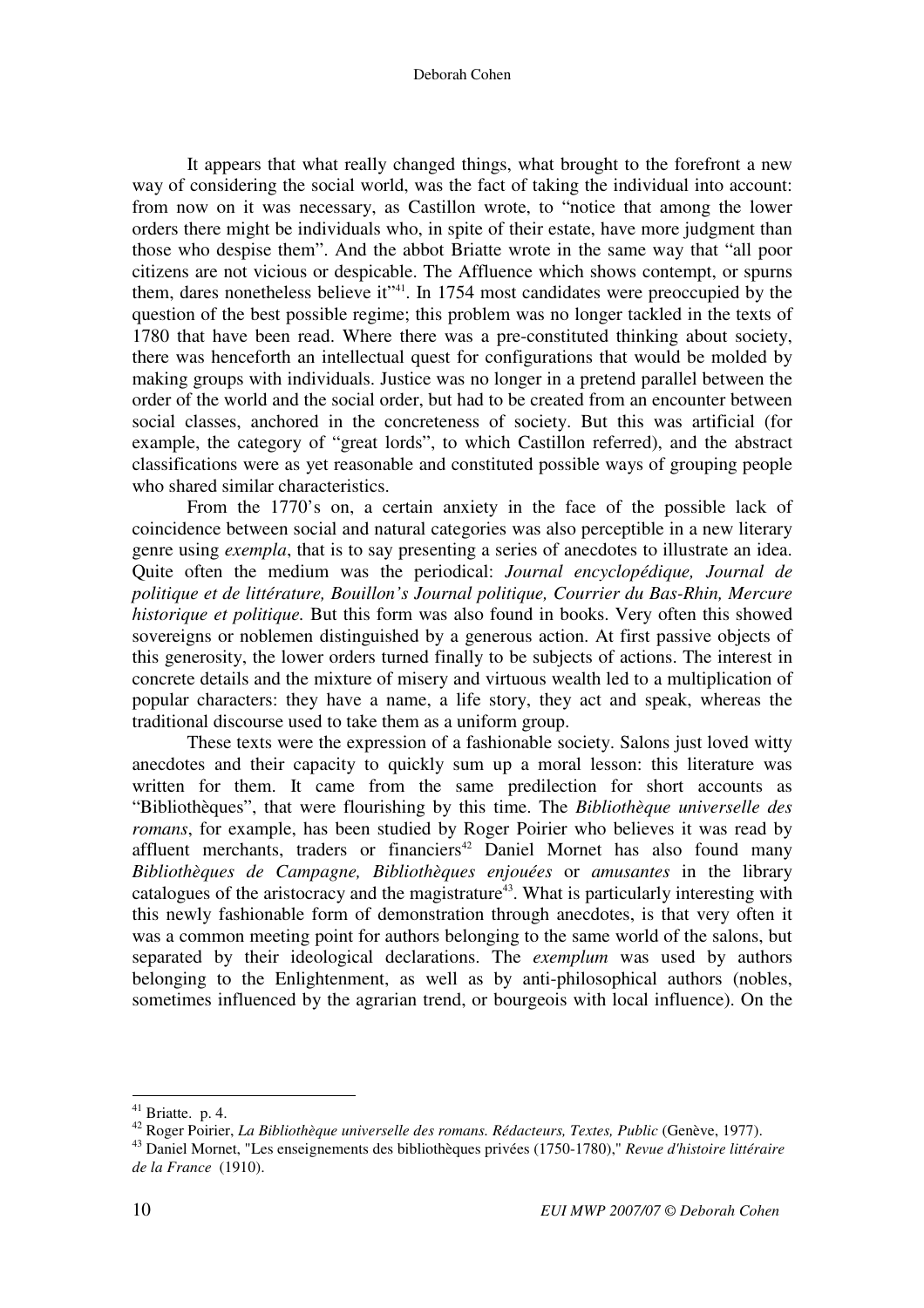enlightened side, there is Bérenger<sup>44</sup>, who quoted Rousseau and his *Lettres sur les spectacles*. The anonymous *École du Bonheur* could represent the other side, since its aim was to "destroy the seed of this unfortunate selfishness which perverts the habits of those who give themselves to the dangerous precepts of secular philosophy"<sup>45</sup>. Dagues de Clairfontaine<sup>46</sup>, dedicating his text to Monsieur le Comte Wielhorski, was on the opposite side, compared to Hardy, a bookseller who came from a long tradition of Parisian bourgeois, playing the role of "officious historiographer of the Third-Estate"<sup>47</sup>. In this literature of *exempla* can be included numerous dialogs, characterized by the same social and ideological heterogeneity: those of the very Christian Marie Le Prince de Beaumont<sup>48</sup> as well as those of the very Rousseauist Jean-Jacques Filassier<sup>49</sup>.

Part of this literature aimed at giving value to individuals from the lower orders, whose admirable moral actions were totally unexpected according to the old essentialist definitions of social categories. Yet, the perfect beings whose adventures were told did not stand there to oppose social prejudices. They might demonstrate singular injustices and aberrations, but never challenged the social order in general. On the contrary, to be spicy the anecdote needed a reaffirmation of the common situation from which it differed. The story of the so-called Voirey was interesting insofar as, continuing to serve his ruined master, "he is not an ordinary man anymore", even though he belongs (and this reminder gives sense to the thing) to the class that is "the most corrupted, perhaps the lowest of the nation"<sup>50</sup>. Faced with these singular cases two attitudes were represented: incredulity and pain. Besides, neither one of these attitudes excluded the other. We find for example incredulity when Madame de \*\*\* listens to a friend telling the story of one of the "populace" whose "generosity and delicacy" were supposed to "stun" her. The friend explains how Richer, a poor rabbit pelt vendor, uses "all his profits to provide aid for the destitute". "The lady was amazed: "- but is it possible? …Were you told the truth?"<sup>51</sup>. So, Madame de \*\*\* responded to the astonishment of the anonymous author of *L'Ecole du bonheur* and of Bérenger who both told the same story of the integrity and generosity of a domestic burglar: condemned to death in Bar-sur-Aube, the man escaped the four soldiers bringing him to Paris. Arriving without their prisoner, the four soldiers were put in jail. They were about to be put on trial, when "the criminal, who could not refrain from a feeling of remorse, came generously to free them at the price of his life". This act was judged "all the more surprising that it came from someone who should have appeared as incapable of it". Precisely because of its supposed exceptionality, the fact was even reported to the Regent<sup>52</sup>. Surprise is a *topos* 

<sup>44</sup> P.L Bérenger, *Le Peuple instruit par ses propres vertus ; ou Cours complet d'instructions et d'anecdotes recueillies dans nos meilleurs Auteurs, et rassemblées pour consacrer les belles actions du peuple, et l'encourager à en renouveler les exemples.*, 2 vols., vol. 1 (Paris, 1787a).

<sup>45</sup> Anonymous, *L'école du Bonheur* (Paris, 1782). p. xiii.

<sup>46</sup> S.A Dagues de Clairfontaine, *Bienfaisance française ou Mémoires pour servir à l'histoire de ce siècle*, 2 vols. (Paris, 1778).

<sup>47</sup> The expression is from Ch. Aubertin, *Revue des deux mondes,* nov 1871.

<sup>48</sup> Madame Marie Le Prince de Beaumont, *Le Magasin des pauvres, artisans, et gens de la campagne*  $(L$ yon, 1768).

<sup>49</sup> Jean-Jacques Filassier, *Eraste ou l'ami de la jeunesse* (Paris, 1773).

<sup>50</sup> Ibid. p. 256.

<sup>51</sup> François-Thomas-Marie de Baculard d' Arnaud, *Délassements de l'homme sensible, ou anecdotes diverses* (Paris, 1785). p.87-88.

<sup>52</sup> Anonymous. p.198-199 ; P.L Bérenger, *Le Peuple instruit par ses propres vertus ; ou Cours complet d'instructions et d'anecdotes recueillies dans nos meilleurs Auteurs, et rassemblées pour consacrer les*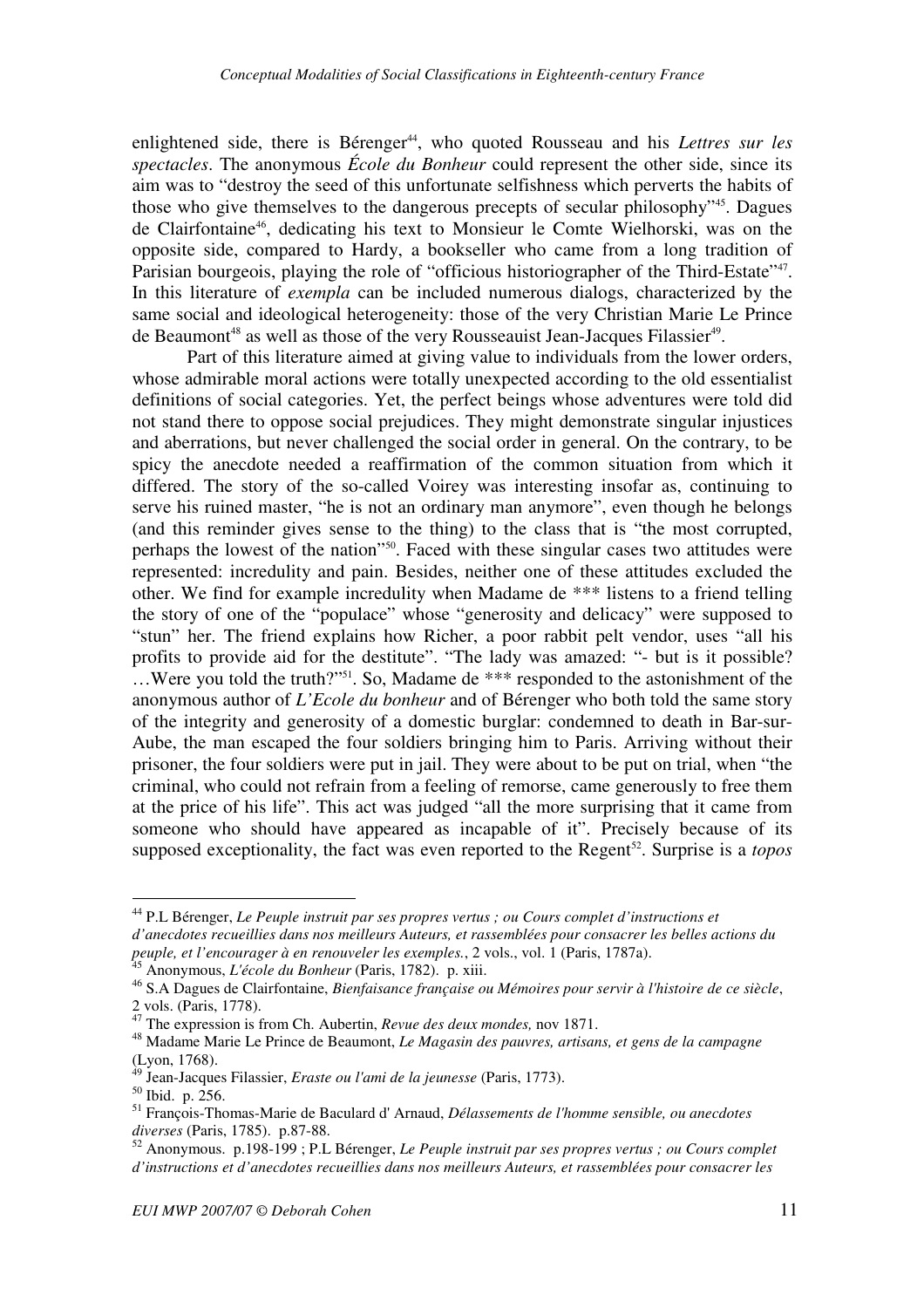#### Deborah Cohen

in this literature. One of the most frequently used examples is that of Molière confronted by the honesty of a beggar giving back a gold piece mistakenly handed to him. Confronted by a poor man sending money to his adoptive mother but refusing all alms, the narrator exclaimed "with Molière I say, 'where on earth does honesty dwell?"<sup>53</sup>. Considering individual cases revealed the fact that the social division which, according to the old schema, was allegedly equivalent to a moral and natural division, in reality undermined this proposed coincidence. Everything happens as if class division was fundamentally just and corresponded to a moral hierarchy of people, but also as if this perfect and just system had some failures. A ruined aristocrat to whom her servant had sacrificed everything, including his own health, exclaimed: "Ambroise, virtuous Ambroise, you have been placed in an estate so unworthy of you!"<sup>54</sup>. Admiration for individuals from the lower classes did not lead to revised generalizing prejudices about the class, but to regret for the single individual who belonged to it by mistake. Some doubts were yet instilled about this idea of an equivalence between social and natural orders.

Castillon's text, which won the academic competition of 1780, gives testimony to this very decline of the idea of a perfect correlation between nature and society. There is an attempt to think of society through categories distinct from those that could be directly observed. Castillon invented a category of "*peuple*", which was by no means equivalent to any existing social classification. His definition went through the already established classifications:

> Usually, what is meant by *peuple* is the most numerous part of the nation who, being continuously occupied with mechanical, coarse and painful work, has no part in the government nor in any position; no attention is paid as to whether among this *peuple* there might be individuals who, in spite of their estate have more judgment, more uprightness than one who despises them and puts them in a class that would be more suitable for himsel $f^{55}$ .

Castillon depicted the opposition between a minister and an artisan; the first being very far away from the lowest ranks (that is to say from the "*peuple*" as usually defined), the second set aside by prejudices. But if the second happened to be superior to the first in terms of reason and in his capacity to dominate his passions, for Castillon this very reason had to "render to its right place what human arrangements had disturbed". This reason then had to create a category which would give a place to those who had none in the social order

> Let us call *peuple*, with no respect to rank or to wealth, those who have received from nature a weak and narrow mind: all those who, naturally gifted with judgment and penetration, do not use or do not know how to use them, either because of a poor education or because they are restrained by their indolence or their passions; all those who, having cultivated pleasant talents have left their reason uncultivated; finally all those who, like the Blind, need a guide and cannot do without the Enlightened, in fear that they would fall from precipice to precipice if they persisted in doing without; in a word, all those for whom it would be

-

*belles actions du peuple, et l'encourager à en renouveler les exemples.*, 2 vols., vol. 2 (Paris, 1787b). p. 203.

<sup>53</sup> Anonymous. p.147 ; Bérenger, *Le peuple instruit*. p. 203.

<sup>54</sup> Bérenger, *Le peuple instruit*. p. 74.

<sup>55</sup> Krauss, éd. p. 22.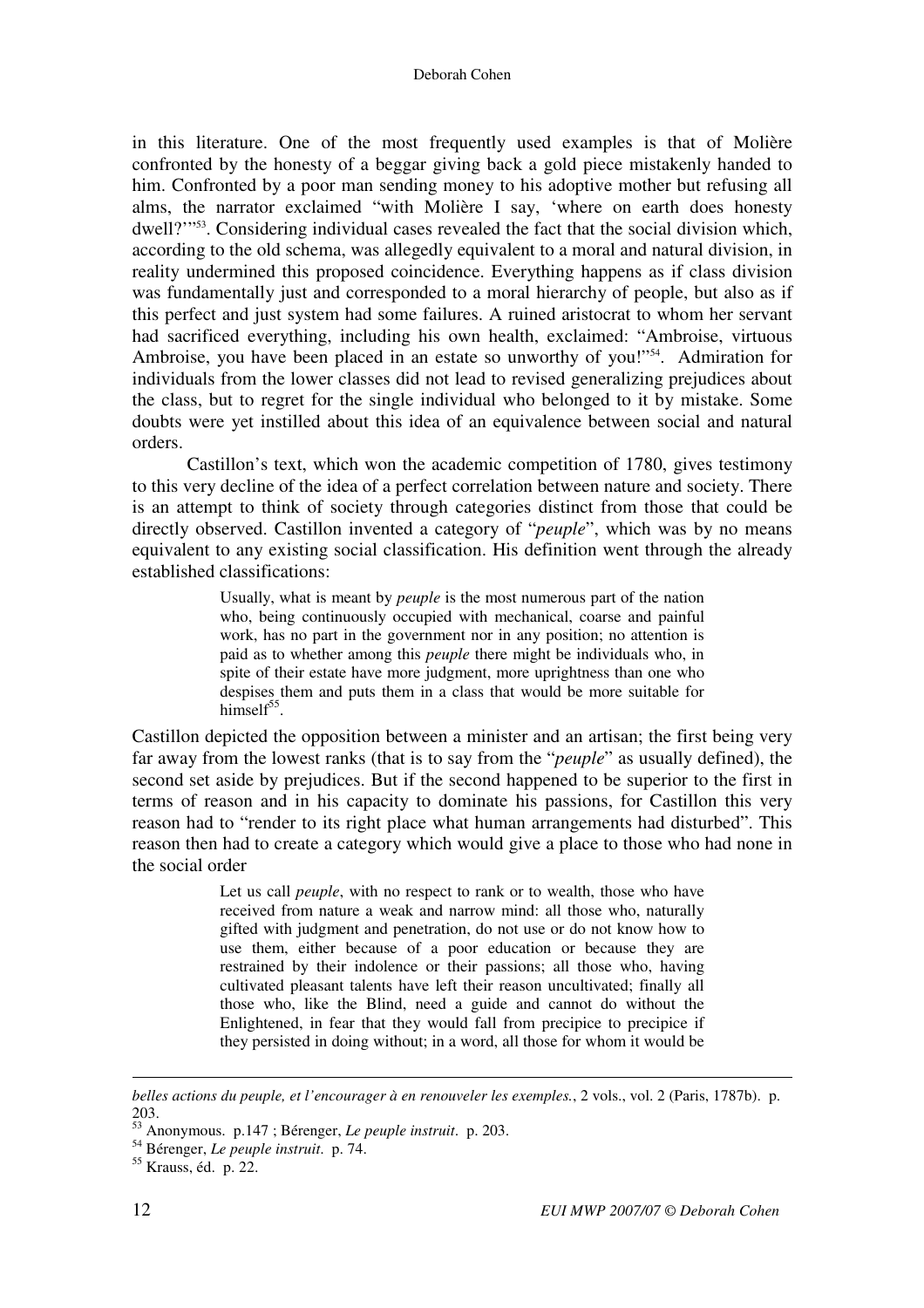better to be led rather than to lead themselves, although they often persist in doing so with an invincible and fatal doggedness<sup>56</sup>.

Thus, this new category of the "*peuple*" did not match a purely natural order (since education was taken into account), nor a purely social order (whoever is submerged by his laziness or his passions can be put in the category "*peuple"* however high-ranking he might be). Two classifications that were once thought of as parallel or coinciding in the 1754's texts, no longer matched but were overlapping. One paradigm was being abandoned for another. Castillon was not isolated. His definition had an equivalent in the very same Berlin competition. An anonymous author declared that "fortune or rank, those ordinary sources of distinction" were not adequate to draw the line between "*peuple*" and those who did not belong to it. And he added: "one has already seen genius shining in civil obscurity, and greatness demeaned by those whose faculties had not been exalted by this elevation strange to their soul." This invention of a new category, and of new social hierarchy, was particularly provocative if one compares it to the reasoning of the 1750's. And it remains so, even if we have to note that Castillon's discourse still contained ambiguities, which are testimony to the difficulty of departing from the old ways of thinking about the social world. In effect, almost at the end of the text, he noted that "only a few individuals from the '*peuple*', gifted by nature with an extraordinary genius, will be raised beyond their class and understanding where darkness was enshrined"<sup>57</sup>. But, according to his category of "*peuple*", the individuals he was dealing with in this sentence should not have been encompassed in this popular class: by definition their genius excluded them from it. But Castillon seems here to have forgotten that his category was abstract and was transcending social differences; he seems to be influenced by the habitual vision for which "*peuple*" (understood as the lower class) is equivalent to darkness. Still, as a whole, his dissertation testifies that the old way of understanding the "*peuple*" as a category both natural and social was dying. If the author of this proposition got the first prize in the academic competition of 1780, it means that the idea had become acceptable in the last few decades of the Ancien Régime. The *Dictionnaire universel françois et latin, vulgairement appelé Dictionnaire de Trévoux* also testifies to this evolution in the manners of classifying the social world. Although it partly copied Furetière, the Trévoux, in the 1771 edition, did not include any mention of any riot-prone characteristic of the lower orders, nor any allusion to physical features. The lower orders and the wealthy were still confronted one with the other, by quoting Montesquieu and his *Persian Letters:* "The '*peuple*' is an animal who sees and hears, but who never thinks"<sup>58</sup>. Here we are still in the heart of the naturalizing model, with the adoption of the animal pattern and the exclusion of reason. Yet, the aphorism was counterbalanced by La Bruyère's: in the moralist one could find again the destabilization of classifications given value by Castillon and by the Jesuit dictionary. "People from the Court despise the "*peuple*", wrote the Trévoux, and very often they are *peuple* themselves<sup>"59</sup>. It is not surprising that the idea came out quite early in the text of a moralist, whose task is, by definition, to observe individual characteristics. But such questioning of the coincidence between the natural and the social order is more

<sup>56</sup> Ibid. p. 23.

<sup>57</sup> Ibid. p. 42.

 $58 \text{ } 2^e$  édition, lettre CXI.

<sup>59</sup> La Bruyère's exact expression went like this : « Ces hommes si grands ou par leur naissance, ou par leur faveur, ou par leurs dignités, ces têtes si fortes et si habiles, ces femmes si polies et si spirituelles, tous méprisent le peuple, et ils sont peuple ». *Les Caractères,* « Des Grands », 53.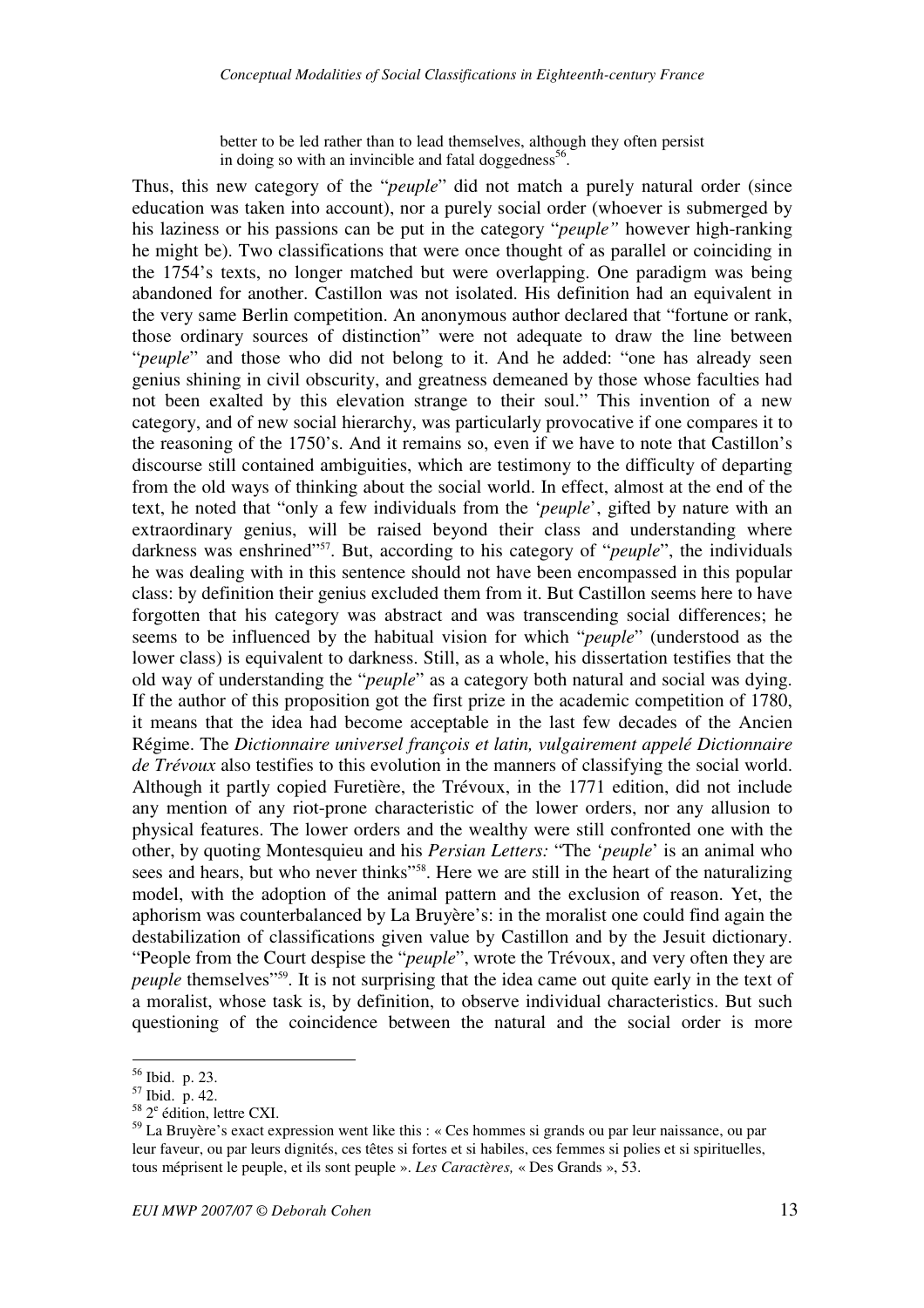intriguing in a dissertation and in a normative text (as eighteenth-century dictionaries are).

The end of the theological model is also clear in a new way of understanding nature and human laws. All in all, in the two academic competitions, there was the idea of manipulation – a trick played by nature for the competitors of 1754, but a possible trick played by human beings for those of 1780. In 1754, the greater majority of the candidates considered that human laws were a necessary answer to a natural order: they were like a remedy for natural human weaknesses, for human passions and unlimited desires. Laws were not understood as a choice given to humans in general and to rulers in particular; they came close to being inevitable, necessary and had no autonomy but a fake one, faced with a natural order whose accomplishment they permitted. The strange discourse IX pursued this logic to its end, by illustrating this development with the example of ceremonial laws, which the anonymous author considered as "having always existed". For him, "God is the author of Laws"<sup>60</sup>: he limited the channel between nature and law to the smallest size possible, but was not even satisfied with the idea that the latter was a consequence of the first, he even put them in a direct equivalence. Through a subtle manipulation, by compelling man to establish laws (this would create classifications and inequality), nature completed its own ends – which is the equilibrium of the world. Human laws and institutions were involved in this process and had to undergo this manipulation. In 1780, on the contrary, the question of a trick being played was relocated and the manipulative process was no more in nature's power but in men's hands, by the intermediary of their laws. "Is it useful to fool the people?" – that is to say: is it legitimate for men to use their manipulative powers to organize society? At this point, law was no more understood as a consequence of nature but as what could structure nature. Lorinet expressed this new idea strongly:

> One of the most mischievous ideas that has been spread among the lower orders is that God would like to have Poor and Wealthy. (…) Cruel governments do not bring dishonor on our poverty which is your responsibility<sup>61</sup>.

It was then clear that laws were human decisions and that social classifications, far from being natural necessities, corresponded to political choices.

Romulus' story, told by an unknown author in 1754 and by Castillon in 1780, exemplifies this evolution since it was very differently told at the two dates. In 1754, Romulus was an ambitious man, led by the desire to rule by himself $62$ : the whole story relied then on necessary passions. For Castillon, a quarter of a century later, Romulus was no more the slave of his passions, instead he was a clever legislator who resorted to a lie (his invented descent from the god Mars) in order to organize a nation of heroes: he was the one who invented and gave laws to discipline and classify some shepherds and undisciplined bandits $63$ . A human history thought out according to the model of a natural or divine history (where classifications cannot then be challenged) had been succeeded by a history that was to be made.

 $60$  Dijon. p. 160.

 $61$  Krauss, éd. p. 54.

 $62$  Dijon. p. 54.

<sup>63</sup> Krauss, éd. p. 26.